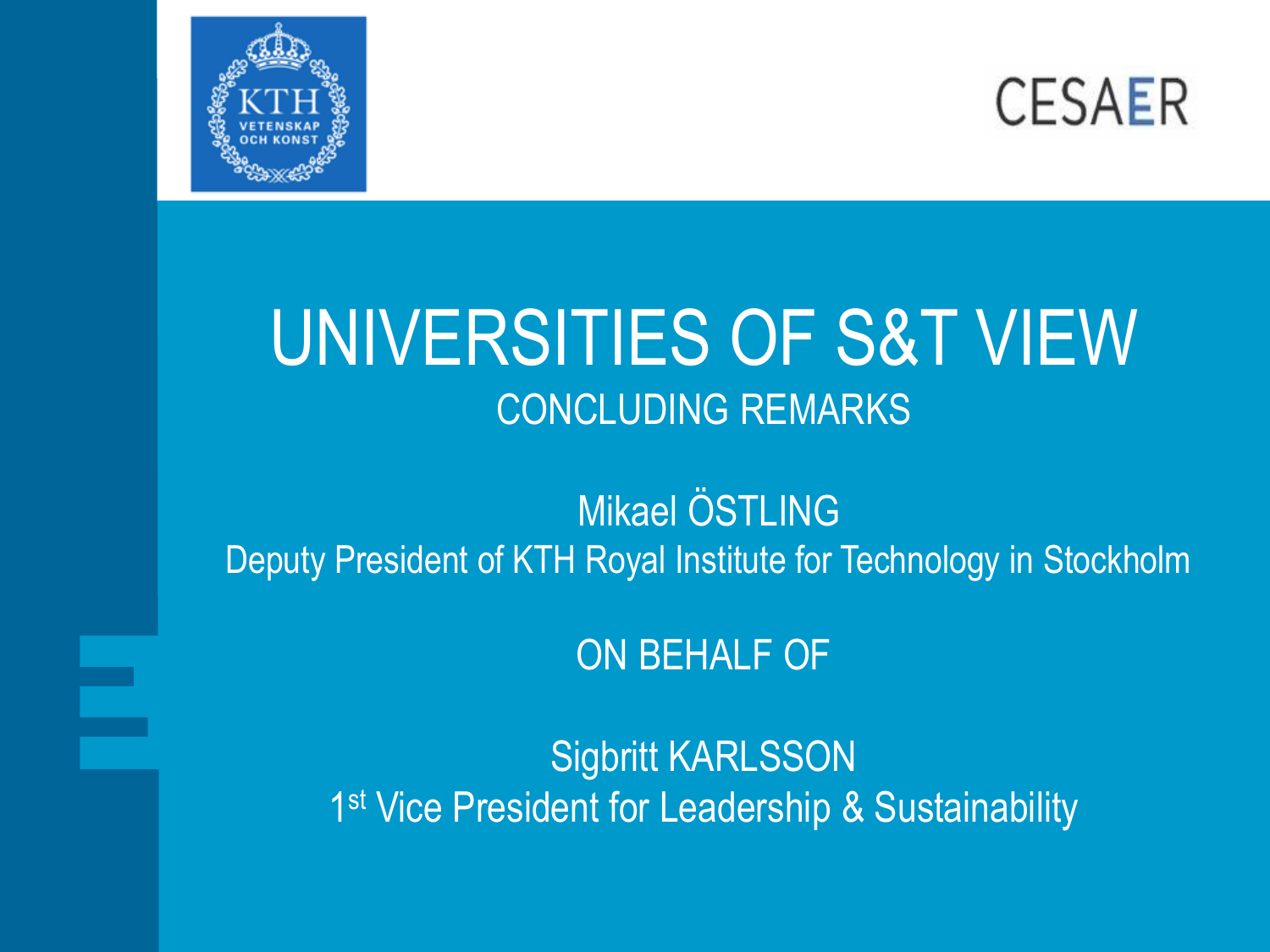

E.



- 200 PARTICIPANTS
- 7 WORKSHOPS COVERING
	- Open Science
	- Next Generation Metrics
	- Tools for Research and Innovation Infrastructures management
	- Recognition of Study Points and Degree
	- S&T in 21st Century and Consequences for Education and Training
	- Careers of Early Academics
	- Role of Universities of S&T in Innovation **Ecosystems**

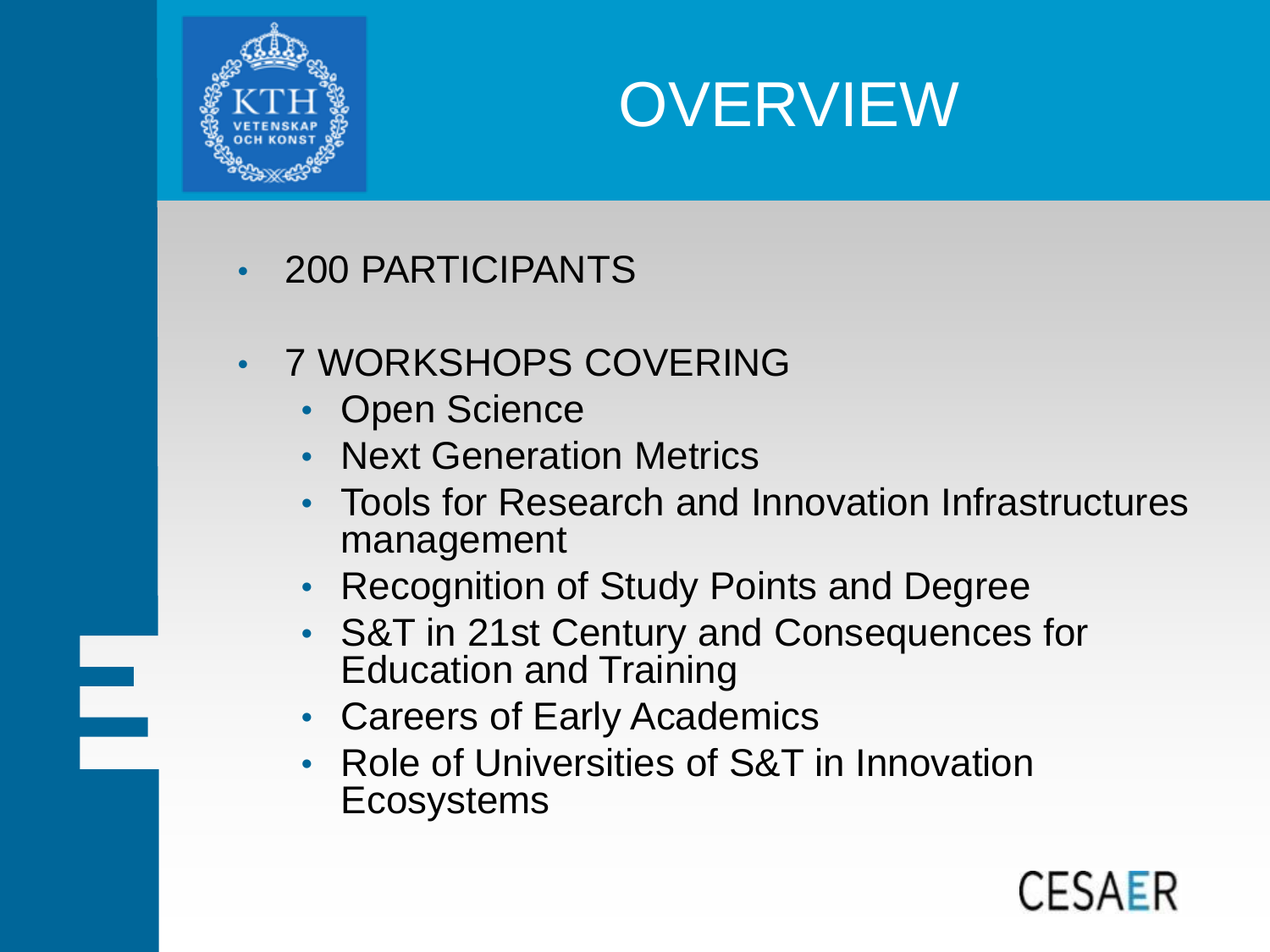

### **OVERVIEW**

- Launch of two white papers:
	- Engines of Excellence, Talent and Innovation
	- Role of Universities of S&T in innovation ecosystems
- Conference on Engines of Excellence, Talent and Innovation
	- Plenary with participation and views from national high-level policy makers and the European Commission
	- Debate and exchange of best-practices on how S&T universities promote scientific excellence, talent and innovation in three parallel sessions with presentation of 10 case studies from 7 leading S&T universities around Europe

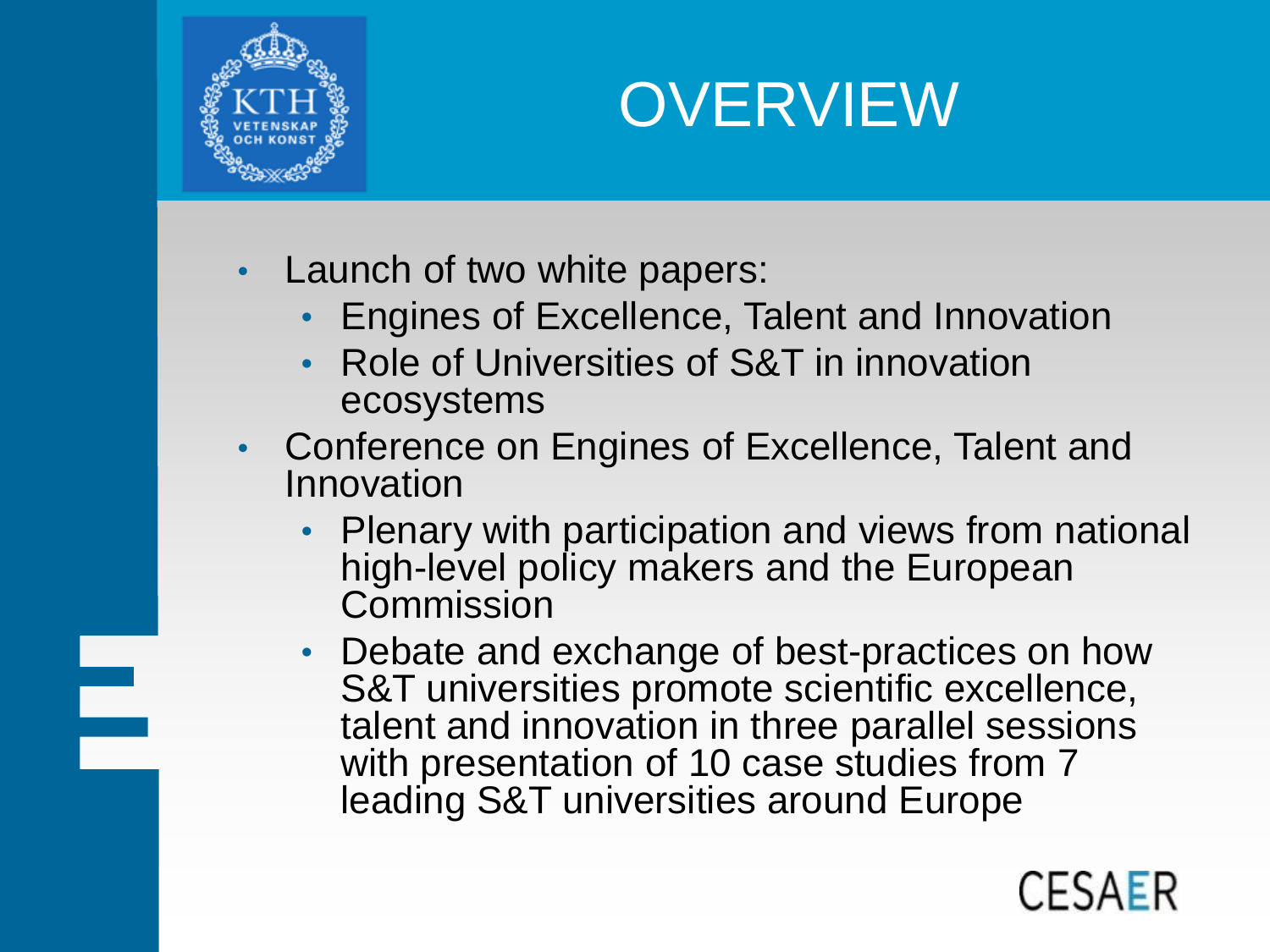### KEY MESSAGES FOR POLICY MAKERS AND FUNDERS





l<br>S

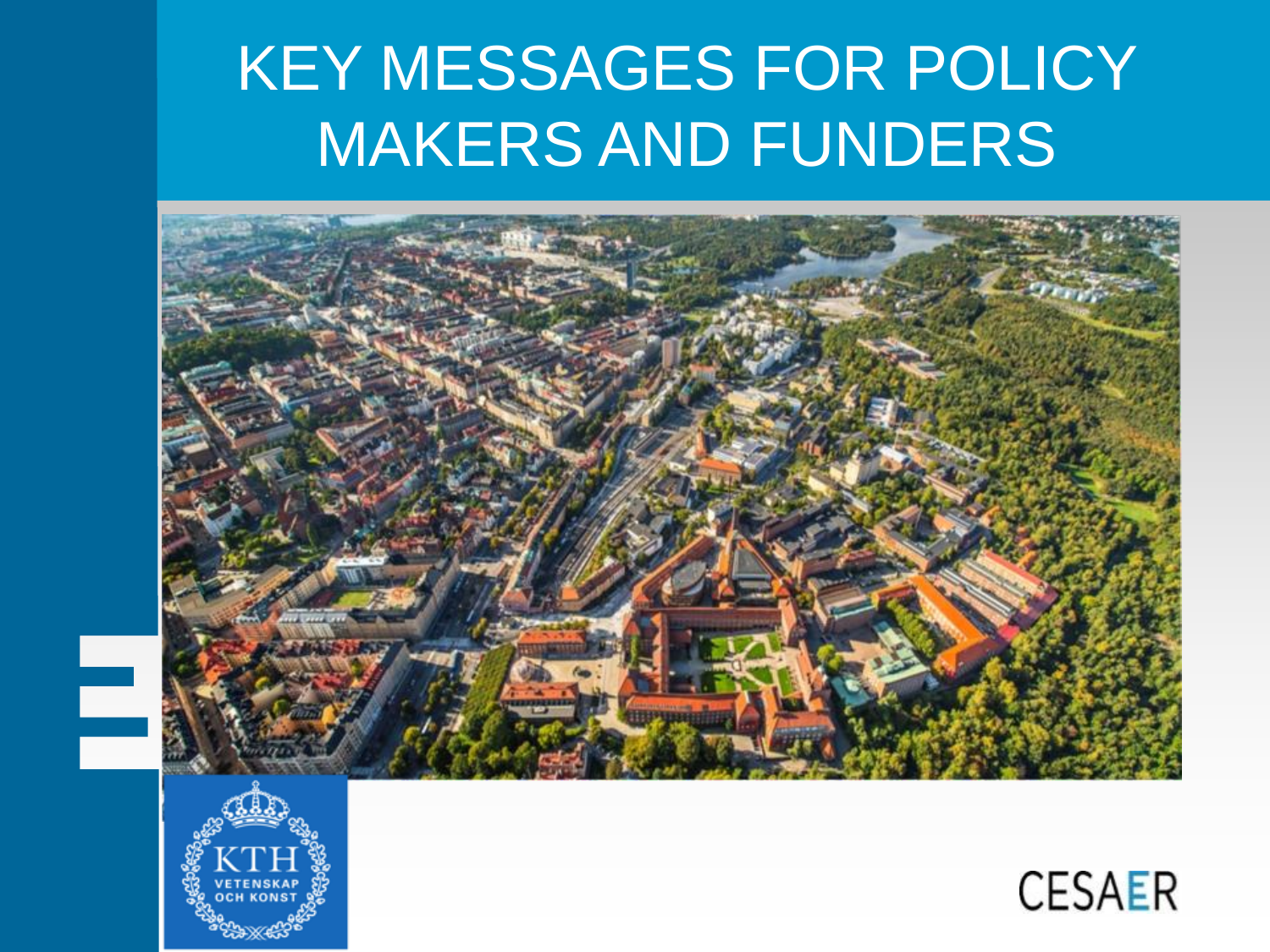## KEY MESSAGES FOR POLICY MAKERS AND FUNDERS

Goal:

*To contribute to better policy-making and funding of RIIs. We address the core measures needed to ensure scientific excellence and innovation disruption, including those related with the data challenge, to deliver scientific, social, economic and societal impact and benefit.*



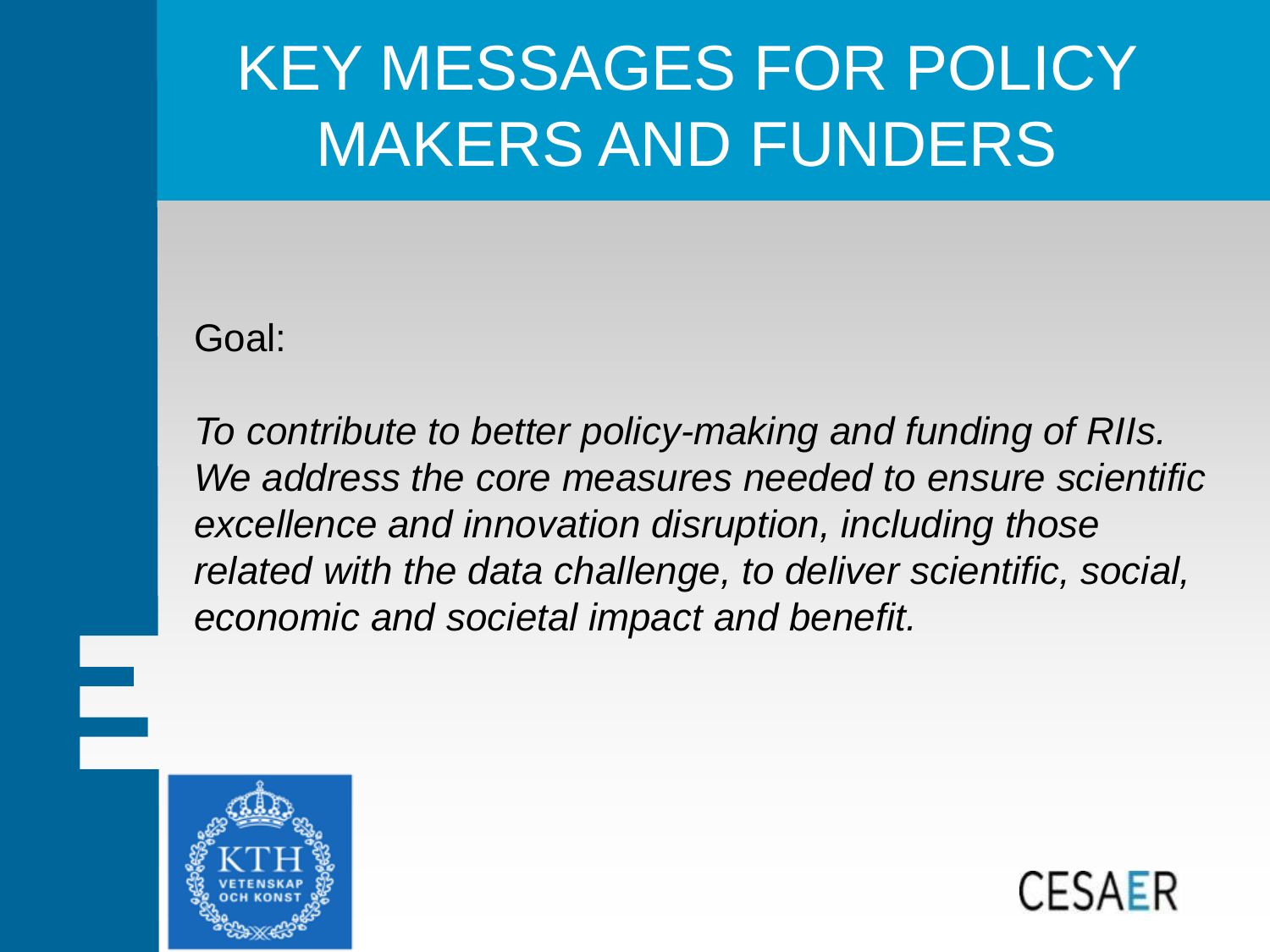# ENSURE SCIENTIFIC EXCELLENCE AND BREAKTHROUGH

- RII must properly develop, plan, monitor and evaluate their business case, effectively translating access policy into long-term income
- importance of implementation of the European Charter for Access to Research Infrastructures



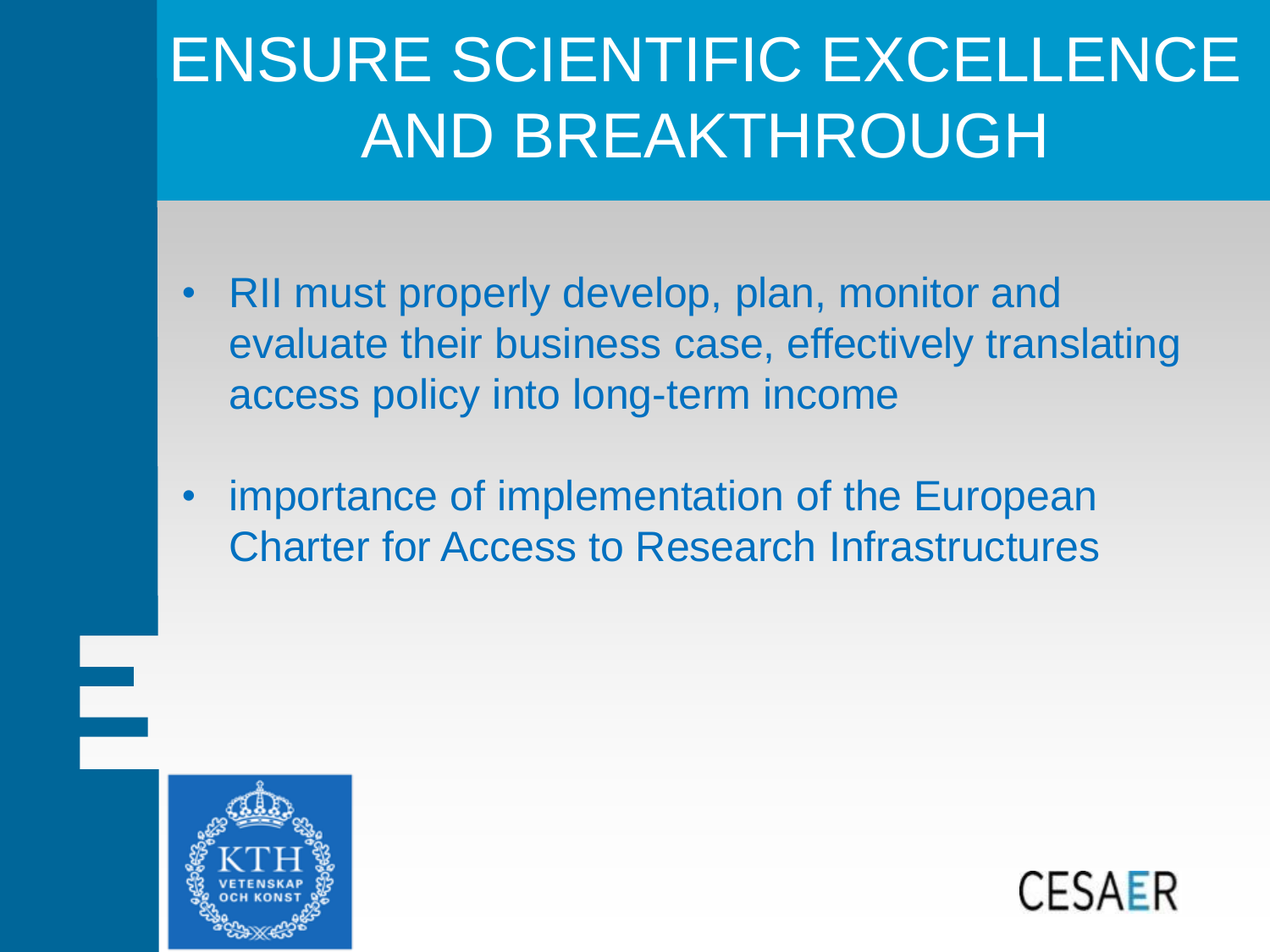## EDUCATE, TRAIN AND ATTRACT TALENT

- We encourage the EU to support the development of a SQF for RII staff and a dedicated scheme linking mentors/tutors to young talent
- The EU must reinforce its efforts to promote RII staff mobility across borders alongside with those of other researchers in the implementation of the ERA (e.g. transferable social security/pension rights)



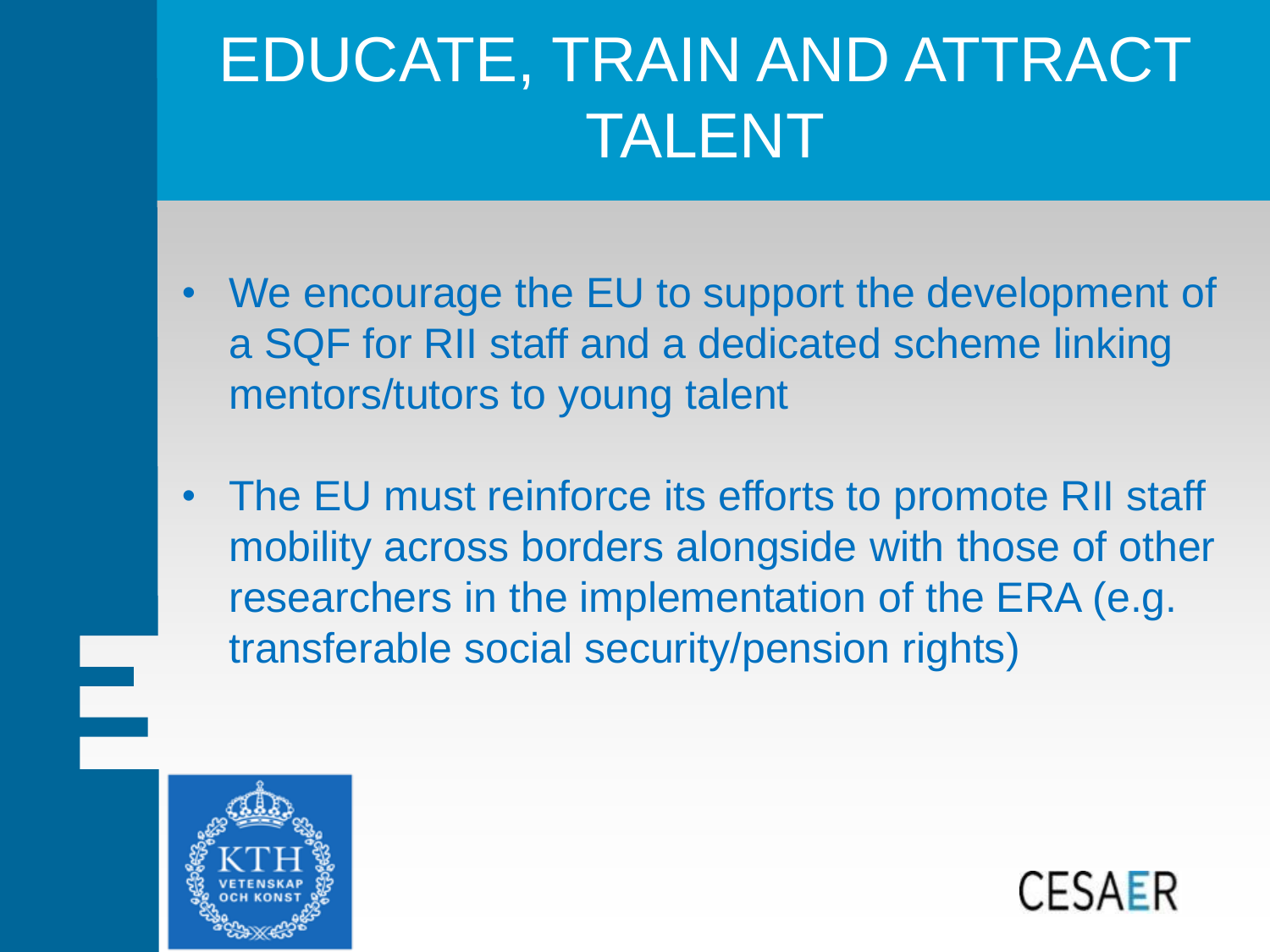### BOOST DISRUPTIVE INNOVATION

- The EIC, should focus on the strengthening of breakthrough and an ecosystems approach
- An ecosystems approach is the basis for long-term sustainable innovation, maximising the use of RII, supported by multidisciplinary and multi-background teams, through the collaborative approach between universities, RTOs, industry
- Need to broaden the competence of expert staff in Knowledge Transfer Offices (KTO) to Findable, Accessible, Interoperable, Reusable (FAIR) and secure access to data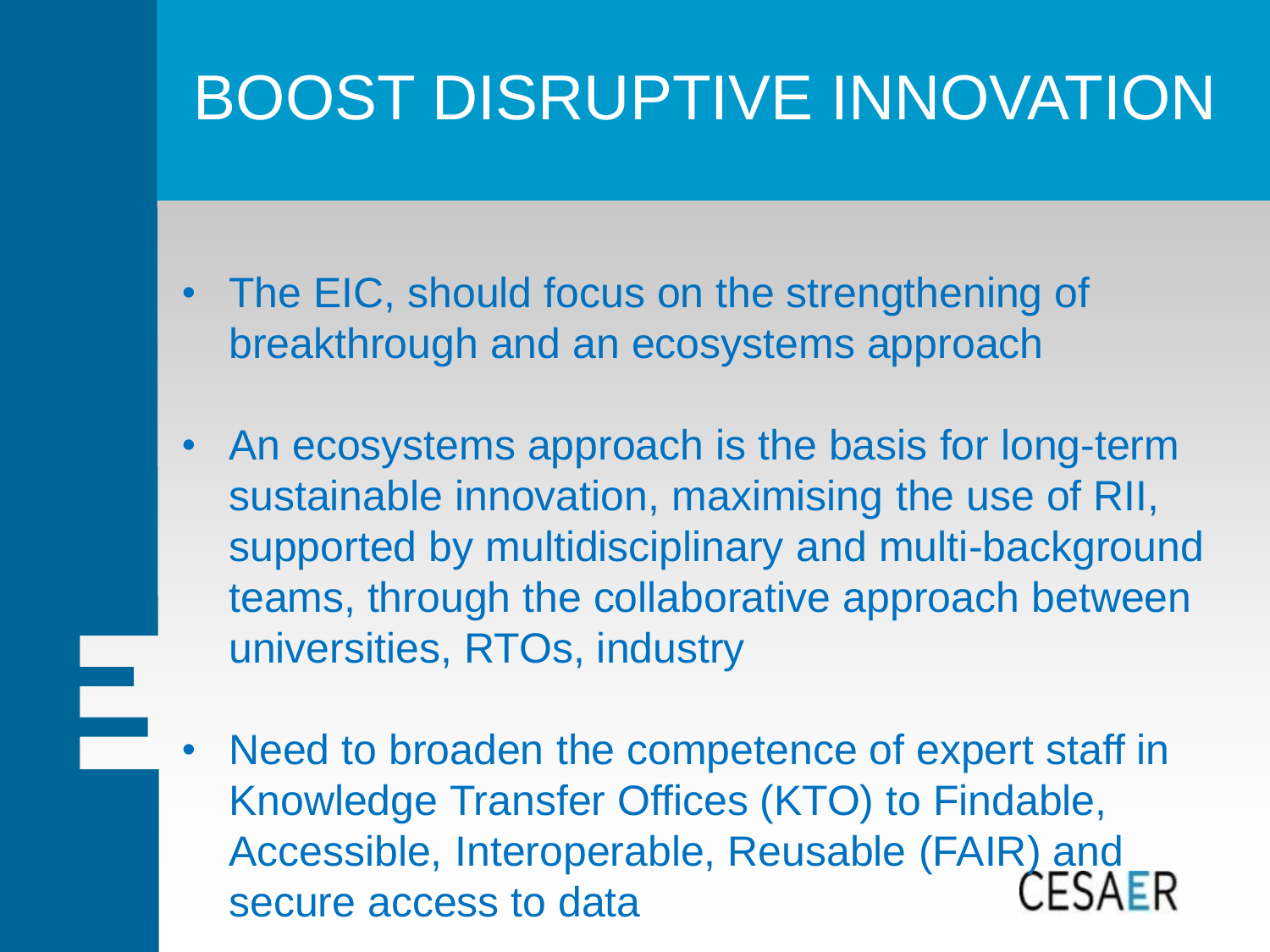# DELIVER SOCIAL, ECONOMIC, SOCIETAL IMPACT AND BENEFIT

- We support development of a common, reliable and normalised reference framework for impact assessment, which takes into account the diversity of RII as well as the evolution of the impact along the **lifecycle**
- International players to cooperate closely when defining and collecting standard data on RII with a view on increasing comparability and reducing administrative burdens to researchers and RII



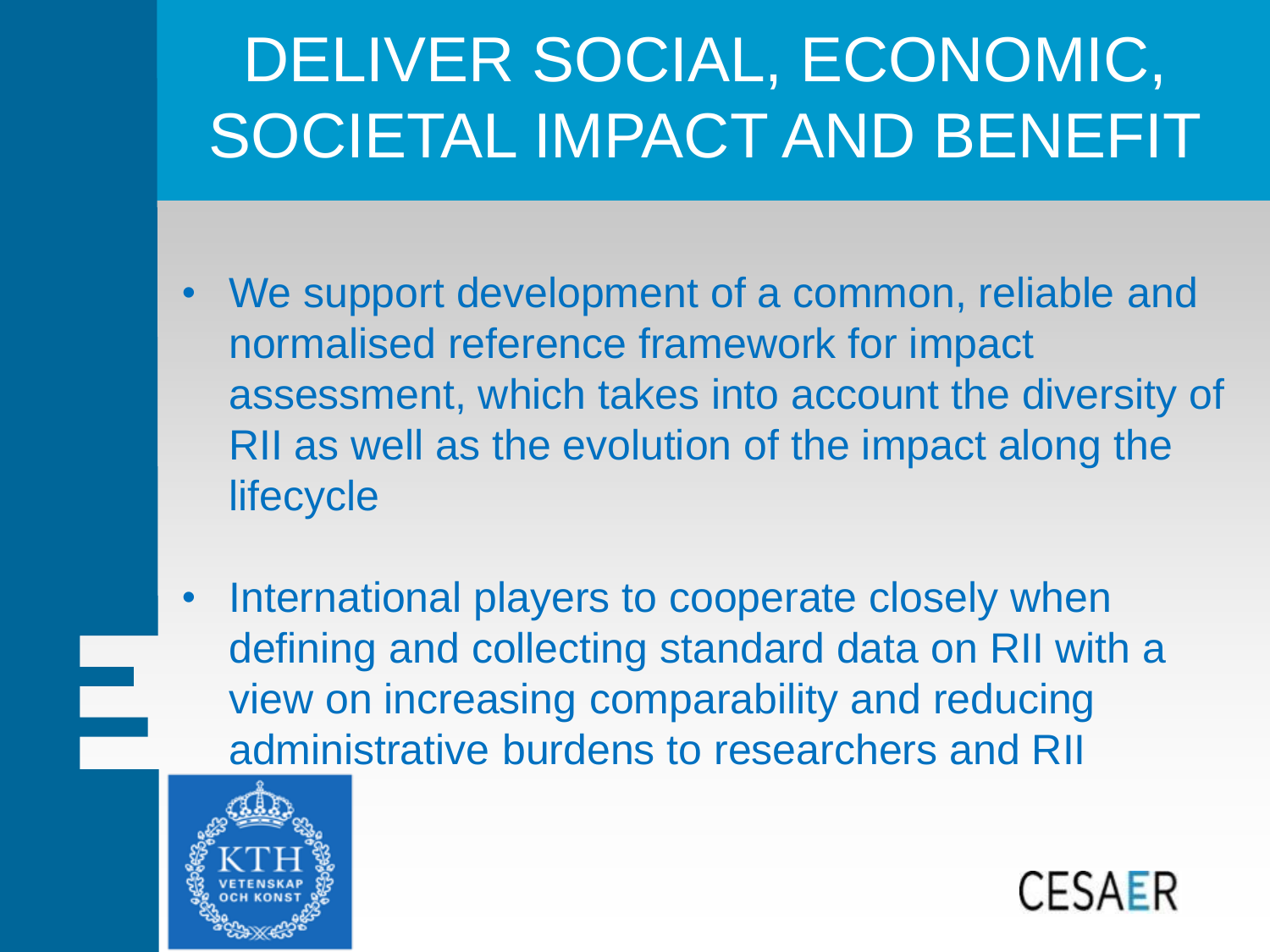### IMPLEMENTING EOSC

- Universities are more than users, they own, host manage, operate RII
- When developing EOSC it is crucial to involve S&T universities in policy and investment decisions as crucial stakeholders
- Implement a federated and decentralised approach by building upon existing bottom-up science-driven communities and structures
- Fair and secure data principles are central
- Fill the gaps of disciplines and communities that lack organisation to raise them to advanced levelsCESAER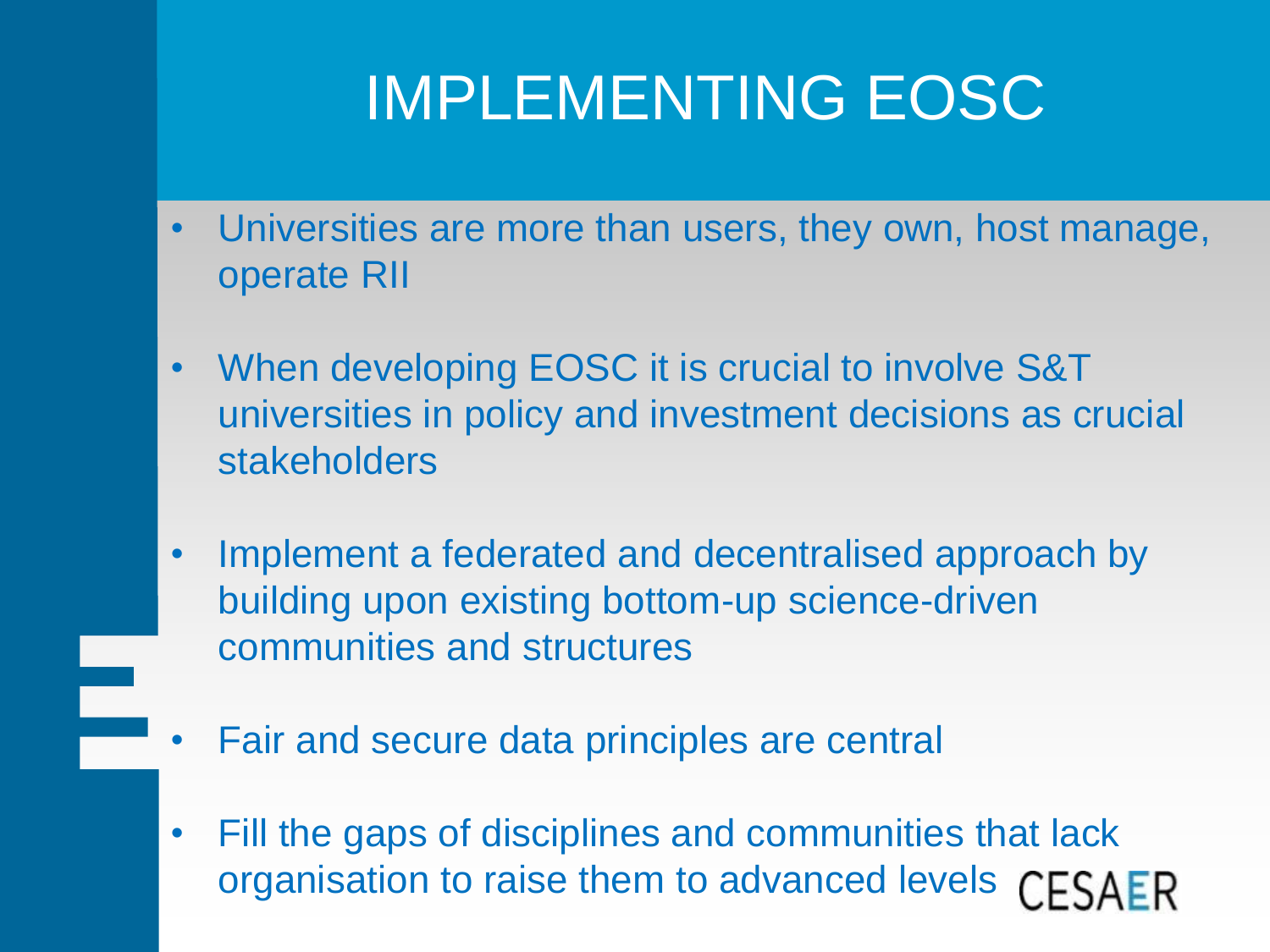# FRAMEWORK CONDITIONS FOR GOVERNANCE AND FUNDING

- ESFRI, national and regional funding agencies should assess and monitor the business cases and plans of RII and provide meaningful recommendations directed towards supporting them to move towards implementation
- adopt long-term visions and approaches to RII monitoring and governance
- determine national RII roadmaps prior to ESFRI roadmap update allowing for effective and efficient collection of political support and financial commitment



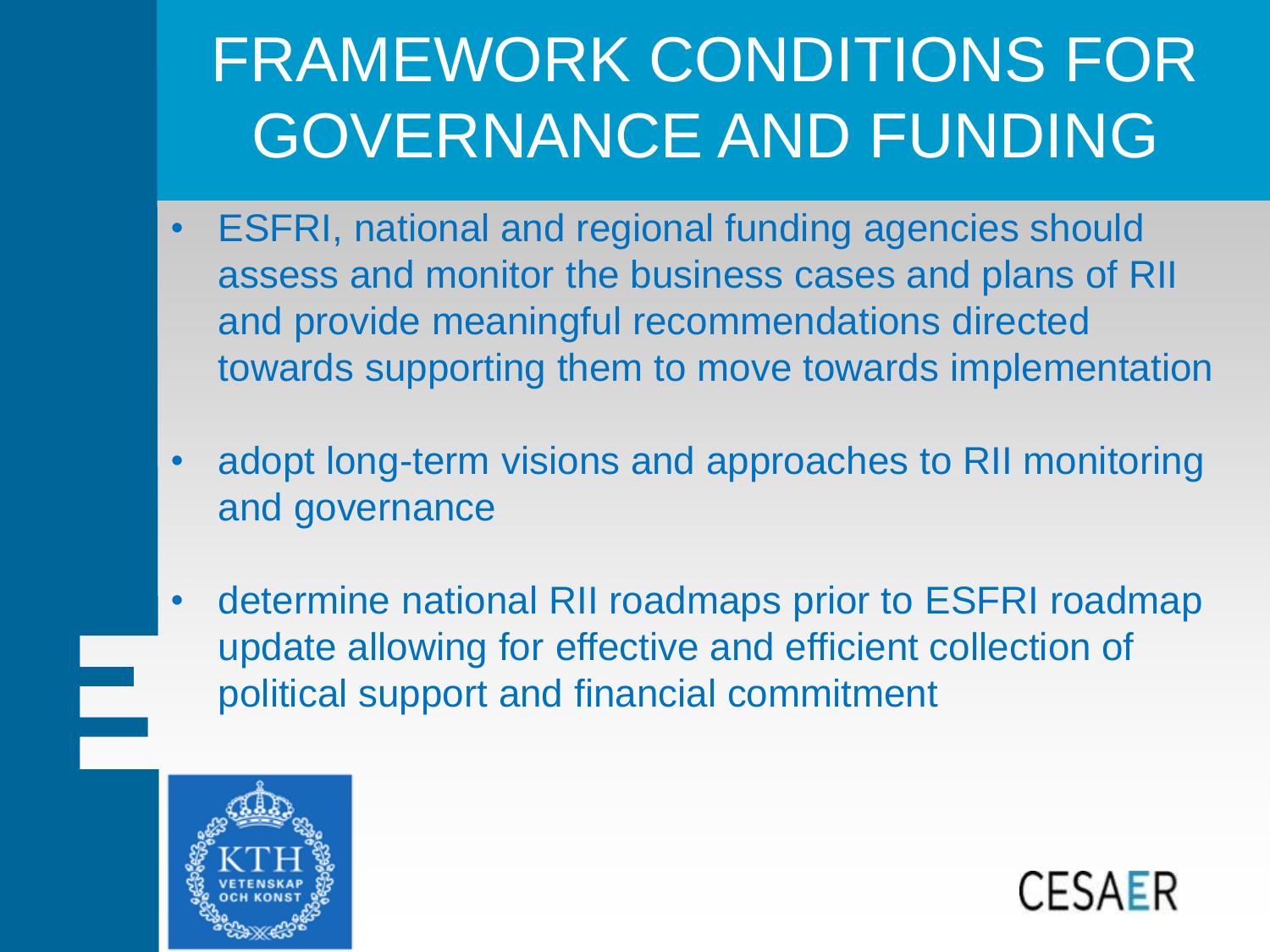# REACH OUT TO SOCIETY

- familiarize more youngsters with science, transmit knowledge through education and training at all ages and involve local communities
- RII, funders and governments need to internalise public engagement strategies into their mission and allocate funding (e.g. scholarships) accordingly